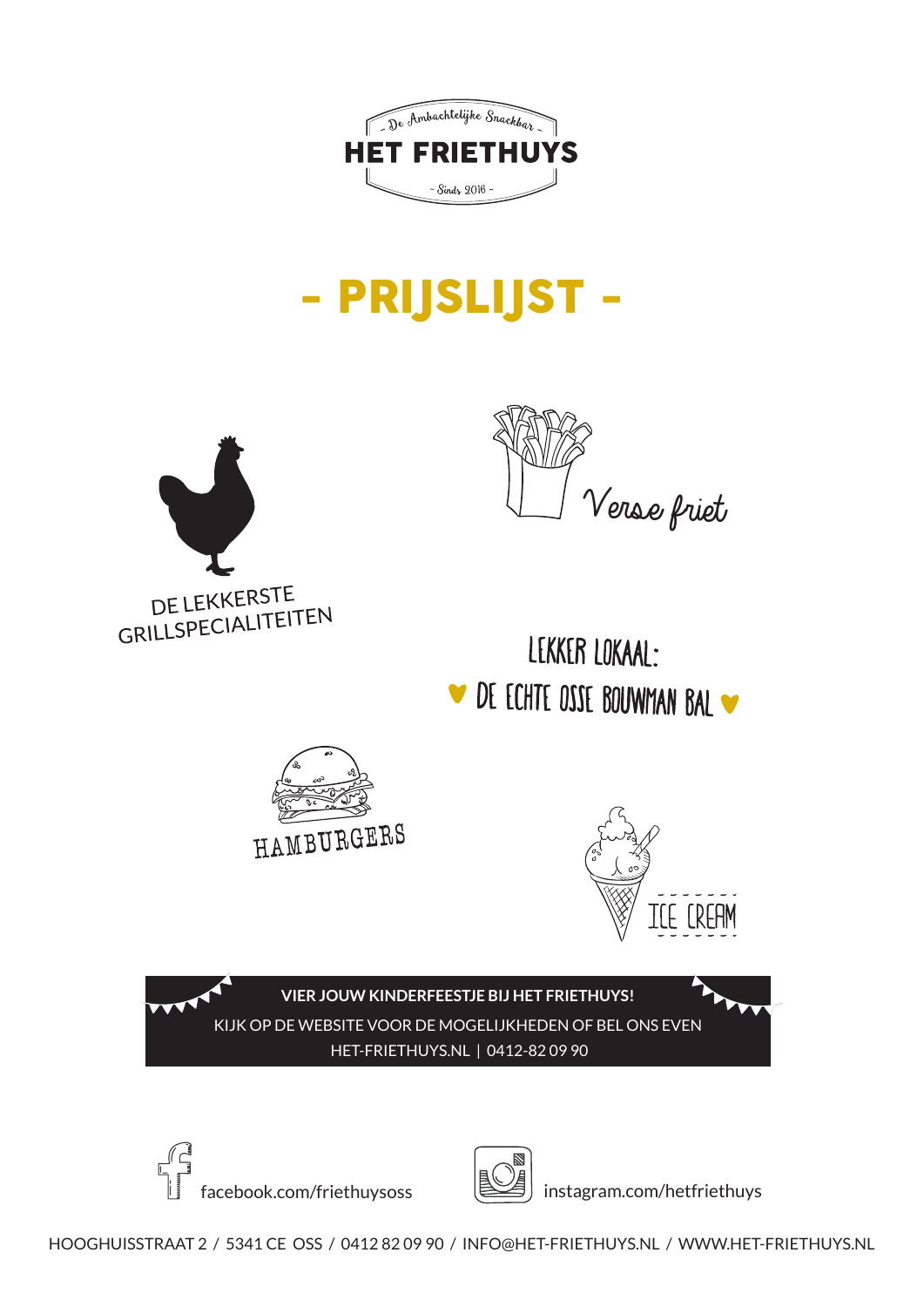| - FRIET -                         | NORMAAL   GROOT         |
|-----------------------------------|-------------------------|
| <b>FRIET ZONDER</b>               | €2.00   €2.50   €3.85   |
| <b>FRIET MAYONAISE / CURRY</b>    | €2.55   €3.15   €4.50   |
| <b>FRIET BELGISCHE MAYONAISE</b>  | €2.70   €3.25   €5.10   |
| FRIET SPECIAAL / SATÉSAUS         | €2.85   €3.50   €5.00   |
| <b>FRIFT UIFNSAUS</b>             | €2.85   €3.50   €5.00   |
| <b>FRIFT JOPPIFSAUS</b>           | €2.85   €3.50   €5.00   |
| <b>FRIET OORLOG</b>               | €2.85   €3.50   €5.00   |
| <b>FRIET STOOFVLEES</b>           | €5.75   €6.50           |
| <b>FRIET OOSTERSE KIP/RENDANG</b> | €8.00                   |
| <b>FRIET KAPSALON KIPGYROS</b>    | €9.50                   |
| FAMILIEZAK (2/4/6 PERSONEN)       | €6.75<br>€5.00<br>€9.75 |

#### - TOPPERTJES -

KIES EEN FRIET, WRAP OF SALADE & TOP HET OP!

|                     | FRIET   WRAP   GROOT     |
|---------------------|--------------------------|
| <b>KROKANTE KIP</b> | €7.25   €8.30   €9.35    |
| <b>MEXICANO</b>     | €7.25   €8.30   €9.35    |
| <b>GRIFKS</b>       | €8.00   €9.05   €10.10   |
| <b>SCHNITZEL</b>    | €8.00   €9.05   €10.10   |
| PULLED CHICKEN      | €8.00   €9.05   €10.10   |
| <b>NACHOSTIJL</b>   | €8.00   €9.05   €10.10   |
| GARNALEN            | €9.35   €10.40   €11.45  |
| <b>VEGAN KEBAB</b>  | €10.10   €11.15   €12.20 |
|                     |                          |

#### - BURGERS EN MEER -

| <b>CLASSIC BURGER</b>        | €6.10  |
|------------------------------|--------|
| <b>KIPBURGER</b>             | €6.10  |
| <b>VEGA BURGER</b>           | €6.60  |
| <b>CHEESEBURGER</b>          | €6.60  |
| <b>SPICY BURGER</b>          | €7.70  |
| <b>CHEF'S SPECIAL BURGER</b> | €9.00  |
| <b>WIENERSCHNITZEL</b>       | €7.00  |
| PORTIE SPARERIBS             | €13.95 |

#### - BAMI / NASI / SATÉ -

| PORTIF KIP- OF VARKENSHAASSATÉ | €700   |
|--------------------------------|--------|
| <b>BAMI</b>                    | €9.95  |
| <b>NASI</b>                    | €9.95  |
| <b>BAMI MFT SATÉ</b>           | €14.50 |
| NASI MET SATÉ                  | €14.50 |

#### - KIDS -

| €6.60 |
|-------|
| €2.00 |
| €2.55 |
| €285  |
|       |

| - SNACKS -                                             | SNACK   SUPERTJE   GROOT |
|--------------------------------------------------------|--------------------------|
| <b>FRIKANDFI</b>                                       | €2.10   €4.30   €5.40    |
| <b>FRIKANDEL SPECIAAL</b>                              | €2.90   €5.10   €6.20    |
| KROKFT / SATÉKROKFT                                    | €2.10   €4.30   €5.40    |
| GOUI ASHKROKFT                                         | €2.30   €4.50   €5.60    |
| <b>GROFNTFKROKFT</b>                                   | €2.45   €4.65   €5.75    |
| KAASSOUFI É                                            | €2.10   €4.30   €5.40    |
| <b>BOUWMANBAL</b>                                      | €2.30   €4.50   €5.60    |
| <b>LIHANBOUTIF</b>                                     | €2.30   €4.50   €5.60    |
| <b>NASISCHIJF</b>                                      | €2.30   €4.50   €5.60    |
| BAMISCHIJF / BAMISCHIJF ORIËNTAL €2.45   €4.65   €5.75 |                          |
| KIPCORN / GFHAKTSTAAF                                  | €2.45   €4.65   €5.75    |
| VIANDEL / SMULROL                                      | €2.65   €4.85   €5.95    |
| <b>VLEKANDEL (GLUTENVRIJ)</b>                          | €2.80   €5.00   €6.10    |
| <b>MFXICANO</b>                                        | €2.90   €5.10   €6.20    |
| <b>BERENKI AUW / SITOSTICK</b>                         | €3.05   €5.25   €6.35    |
| <b>I OFMPIA</b>                                        | €4.30   €6.50   €7.60    |
| PORTIF BITTFRBALLEN                                    | €2.90                    |
| PORTIF KIPFINGFRS                                      | €3.35                    |
| PORTIF KIPNUGGFTS                                      | €3.35                    |
| PORTIF VI AMMETIES                                     | €3.40                    |
| <b>TORPEDO GARNALEN</b>                                | €4.70                    |
| PORTIF GEMENGD BORREI GARNITUUR $\epsilon$ 0.75        |                          |
| (TE BESTELLEN VANAF 16 STUKS, PRIJS IS PER STUK)       |                          |
|                                                        |                          |

#### **VEGA SNACKS**

| VFGA FRIKANDFI          | €2.80   €5.00   €6.10 |
|-------------------------|-----------------------|
| VEGA FRIKANDEL SPECIAAL | €3.35   €5.55   €6.65 |
| <b>BONITA</b>           | €3.35   €5.55   €6.65 |
| VEGA KIPCORN            | €3.35   €5.55   €6.65 |
|                         |                       |

#### - KIP VAN 'T SPIT -

 het is mogelijk om een kip te reserveren zodat deze op tijd voor <sup>u</sup> klaar ligt.

HALVE KIP / HELE KIP  $65.65 / 68.75$ 

#### - MALSE KROKANTE KIP -

| <b>CHICKENSTRIPS</b> | $3ST.$   6 ST.  12 ST.  18 ST. €2.75   €5.50   €10.75   €15.85    |
|----------------------|-------------------------------------------------------------------|
| <b>HOTWINGS</b>      |                                                                   |
|                      | $3$ ST.   6 ST.   12 ST.   18 ST. €3.40   €6.75   €14.30   €20.25 |

#### - KIP BUCKETS -

| BUCKET HOTWINGS<br>24 ST              | €2145  |
|---------------------------------------|--------|
| MIXED BUCKET                          |        |
| 12 ST CHICKENSTRIPS & 12 CHICKENWINGS | €20.35 |